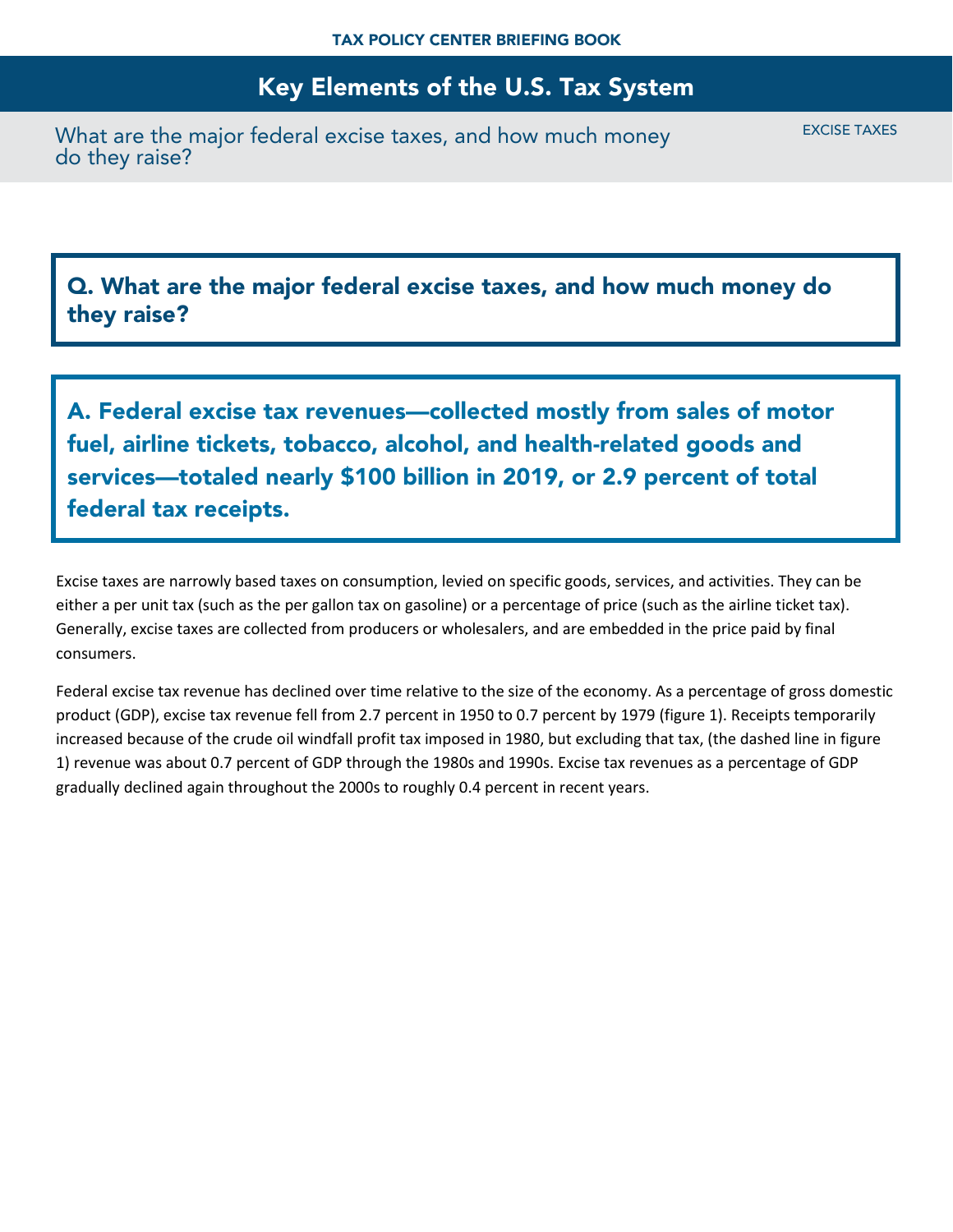What are the major federal excise taxes, and how much money do they raise?



Source: Office of Management and Budget. Historical Tables. Table 2.1, "Receipts by Source: 1934–2025," and Table 1.2, "Summary of Receipts, Outlays, and Surpluses or Deficits (-) as Percentages of GDP: 1930–2025." Note: The dashed line excludes receipts from the Crude Oil Windfall Profit Tax Act of 1980.

#### GENERAL FUND OR TRUST FUND REVENUES

Excise tax revenue is either transferred to the general fund or allocated to trust funds dedicated to specified purposes. General fund excise taxes account for roughly 40 percent of total excise receipts, with the remaining 60 percent going to trust funds.

General fund excise taxes are imposed on many goods and services, the most prominent of which are alcohol, tobacco, and health insurance. Other general fund excise taxes include taxes on local telephone service, vehicles with lowmileage ratings ("gas guzzlers"), ozone-depleting chemicals, and indoor tanning services.

Excise taxes dedicated to trust funds finance transportation as well as environmental- and health-related spending. The Highway Trust Fund and the Airport and Airway Trust Fund account for over 90 percent of trust fund excise tax receipts, mostly from taxes on gasoline and other transportation fuels (Highway Trust Fund), and air travel (Airport and Airway Trust Fund).

EXCISE TAXES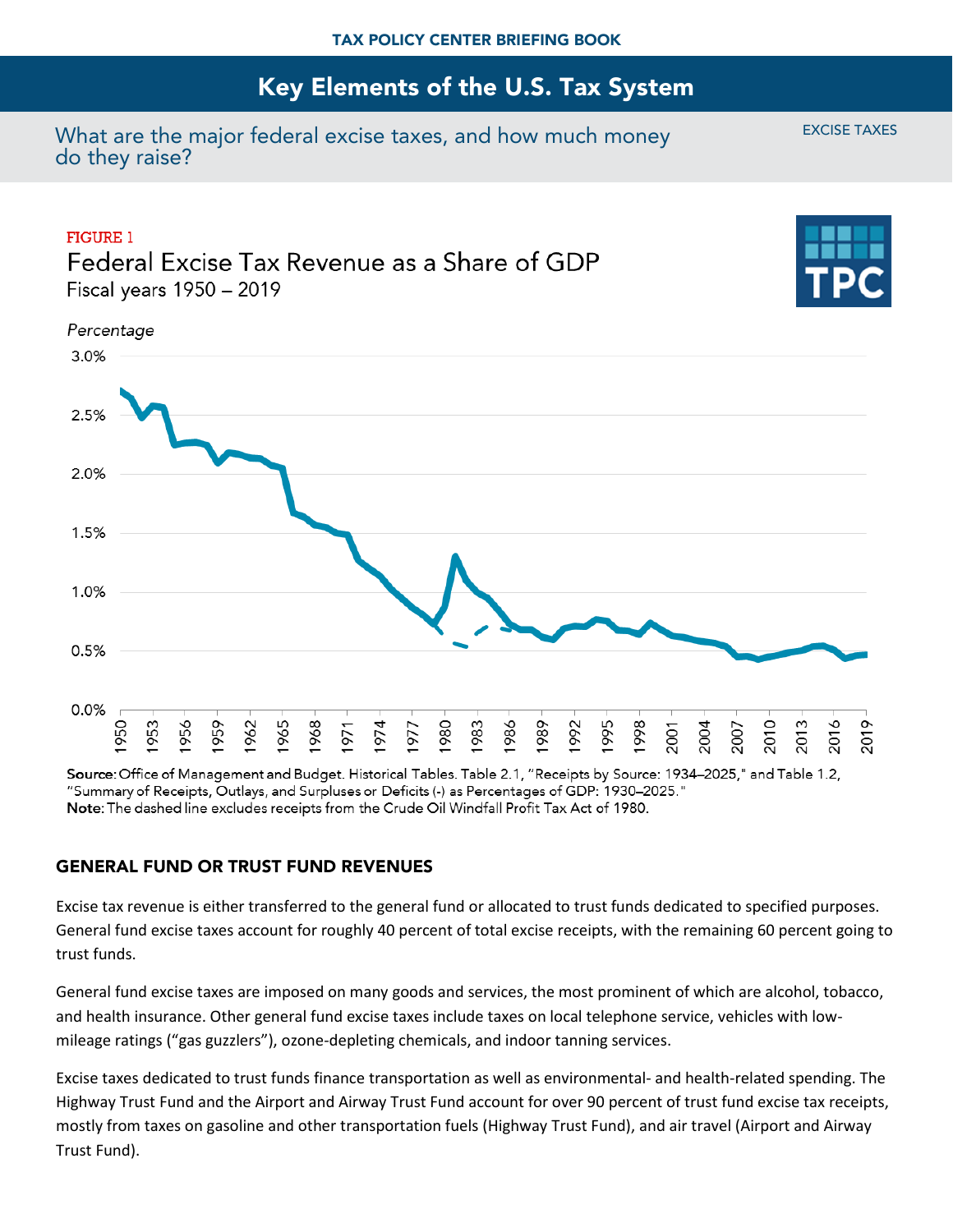## What are the major federal excise taxes, and how much money do they raise?

#### MAJOR FEDERAL EXCISE TAXES

Five categories of excise taxes—highway, aviation, tobacco, alcohol, and health—accounted for 93 percent of total excise tax receipts in 2019 (figure 2).

#### FIGURE 2



Sources of Federal Excise Tax Revenue Fiscal vear 2019

Source: Office of Management and Budget. Historical Tables. Table 2.4, "Composition of Social Insurance and Retirement Receipts and of Excise Taxes: 1940-2025."

Note: "Other" category includes receipts from supplementary medical insurance, aquatic resources, patient-centered outcomes research, vaccine injury compensation, telephone and teletypewriter services, and other miscellaenous excise taxes.

### EXCISE TAXES DEDICATED TO THE HIGHWAY TRUST FUND

Highway-related excise tax revenue totaled \$40.5 billion in 2019, 41 percent of all excise tax revenue. Gasoline and diesel taxes, which are 18.4 and 24.4 cents per gallon, respectively, make up over 90 percent of total highway tax revenue, with the remaining from taxes on other fuels, trucks, trailers, and tires. (The tax rates for gasoline and diesel include a 0.1 percent tax earmarked for the Leaking Underground Storage Tank Trust Fund.) Most other motor fuels are also subject to excise taxes, although "partially exempt" fuels produced from natural gas are taxed at much lower rates. Tax credits for producers of certain fuels deemed environmentally superior—including biodiesel, renewable diesel mixtures, alternative fuel, and alternative fuel mixtures—expired at the end of 2017 but were generally extended in

EXCISE TAXES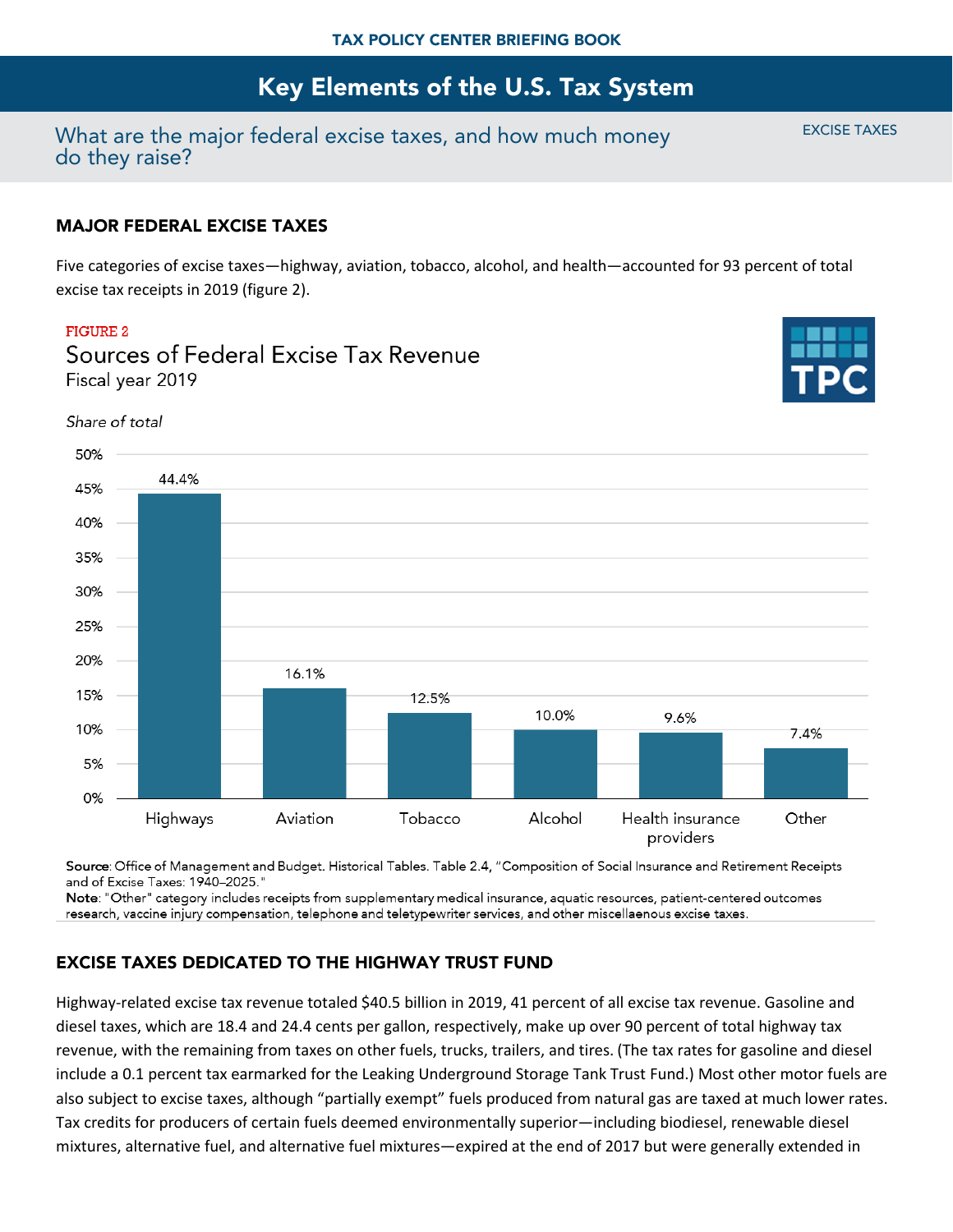## What are the major federal excise taxes, and how much money do they raise?

EXCISE TAXES

December 2019 retroactively from 2018 through end of 2022, except for the alternatives fuels credit was extended only through 2020.

#### EXCISES TAXES DEDICATED TO THE AIRPORT AND AIRWAY TRUST FUND

Revenue from excise taxes dedicated to the Airport and Airway Trust Fund totaled \$16.0 billion in 2019, accounting for 16 percent of all excise tax receipts. According to Congressional Budget Office data, more than 90 percent of aviation excise taxes came from taxing passenger airfares, with the remaining coming from taxes on air cargo and aviation fuels.

Domestic air travel is subject to a 7.5 percent tax based on the ticket price plus \$4.30 (in 2020) for each flight segment (one takeoff and one landing). A 6.25 percent tax is charged on domestic cargo transportation. International arrivals and departures are taxed at \$18.90 per person (in 2020); there is no tax on international cargo. Both the domestic segment fee and the international arrivals and departures fee are indexed for inflation.

### TOBACCO EXCISE TAXES

Revenue from tobacco taxes totaled \$12.5 billion in 2019, accounting for 13 percent of all excise tax revenue. Federal excise taxes are imposed on tobacco products, which include cigarettes, cigars, snuff, chewing tobacco, pipe tobacco, and roll-your-own tobacco. The tax is calculated per thousand cigars or cigarettes or per pound of tobacco, depending on the product. The tax equals about \$1.00 per pack of 20 cigarettes. Cigarette papers and tubes are also subject to tax. Tobacco taxes are collected when the products leave bonded premises for domestic distribution. Exported products are exempt. Unlike other excise taxes collected by the IRS, alcohol and tobacco taxes are collected by the Alcohol and Tobacco Tax and Trade Bureau of the US Treasury Department.

### ALCOHOL EXCISE TAXES

Excise tax revenue from alcoholic beverages amounted to \$10.0 billion in 2019, 10 percent of total excise receipts. There are different tax rates for distilled spirits, wine, and beer. Distilled spirits generally are taxed at \$13.50 per proof gallon (a proof gallon is one liquid gallon that is 50 percent alcohol), but a lower rate (\$13.34) applies through end of 2020 to quantities of less than 22.23 million proof gallons removed from the distillery or imported. Tax rates on wines vary based on type and alcohol content, ranging from \$1.07 per gallon for wines with 16 percent alcohol or less to \$3.40 per gallon for sparkling wines, but lower rates also apply through end of 2020 to smaller quantities of wine removed or imported. Beer is typically taxed at \$18.00 per barrel (31 gallons), although a reduced rate of \$3.50 per barrel applied to the first 60,000 barrels for breweries that produce less than two million barrels. Lower rates apply in both cases through end of 2020. Note that the alcohol content of beer and wine is taxed at a much lower rate than the alcohol content of distilled spirits.

### EXCISE TAXES ENACTED BY THE AFFORDABLE CARE ACT

The Affordable Care Act (ACA) legislation passed in 2010 contained several health-related excise taxes.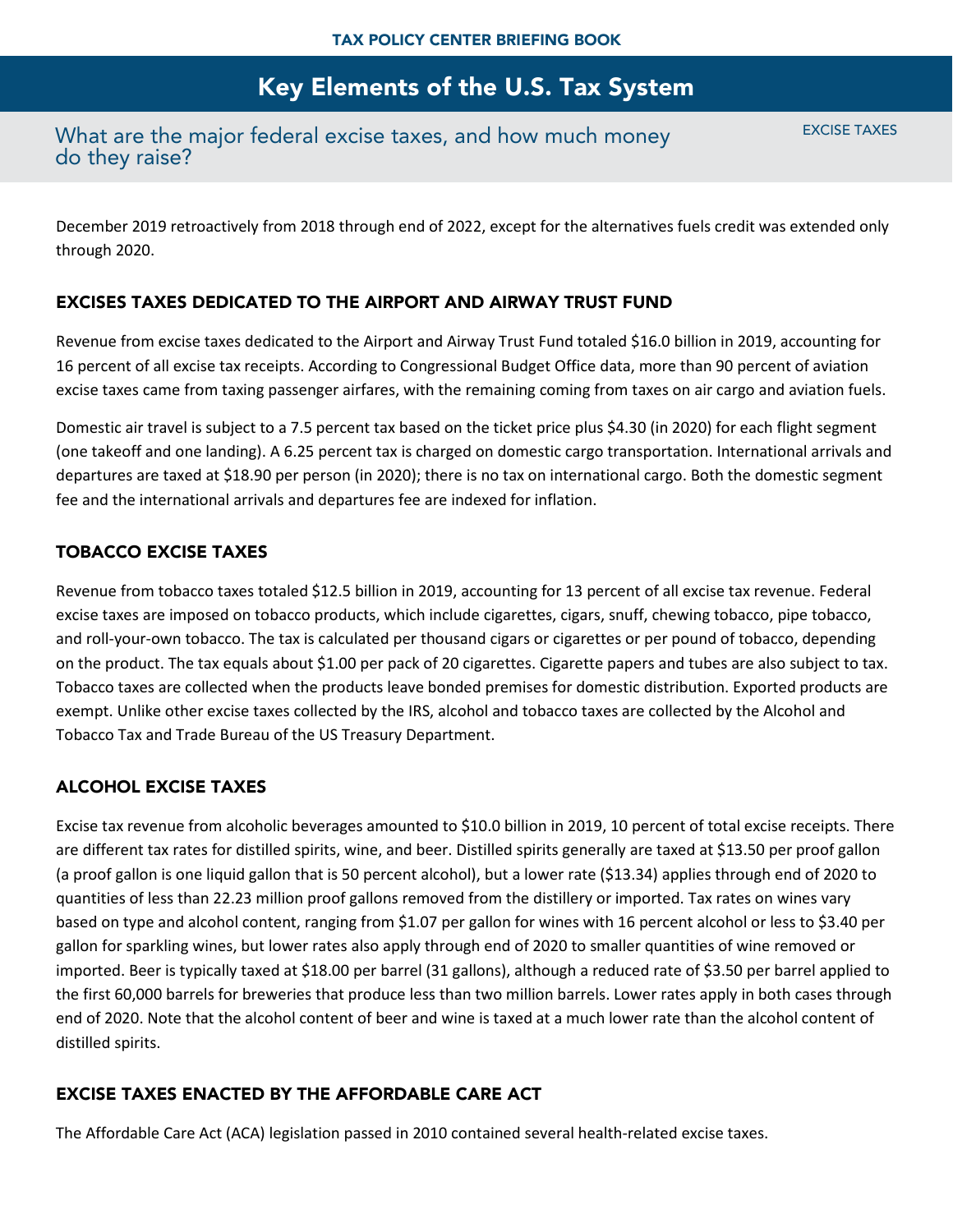## What are the major federal excise taxes, and how much money do they raise?

EXCISE TAXES

- The largest is an annual fee on health insurance providers. This fee represents a fixed aggregate amount for each calendar year (\$9.6 billion for 2019), imposed on insurance providers according to their market share. Various Appropriations acts suspended this tax for 2017 and 2019. It returned in 2020, but is repealed for 2021 and thereafter.
- Starting in 2014, an annual fee also applies to manufacturers and importers of branded prescription drugs, which, like the annual fee on health insurance providers, is a fixed aggregate amount for each calendar year (\$2.8 billion in 2020 and thereafter) allocated in proportion to sales.
- A 40 percent excise tax on certain high-cost employer-sponsored health insurance plans (the "Cadillac tax") was scheduled to begin in 2018 but Congress passed a two-year postponement of the excise tax, and later extended the suspension through 2022. The tax was repealed in December 2019.
- Other health care–related excise taxes include a 2.3 percent tax on medical devices and a 10 percent tax on indoor tanning services. Congress suspended the excise tax on medical devices various times since implementation, and recently repealed it altogether in December 2019.

Health-related excise tax revenue totaled \$12.0 billion in 2019, 12 percent of total excise receipts.

The ACA also imposed two additional taxes—a penalty tax on individuals without essential health insurance coverage (the "individual mandate") as an incentive to buy it, and a penalty tax on large employers that choose not to offer health care coverage (the "employer mandate"). The 2017 Tax Cuts and Jobs Act eliminated the individual mandate starting in 2019. This will reduce revenue but on net save money for the federal government because without the individual mandate, fewer people will enroll in government-subsidized health insurance programs and the saving from lower Medicaid costs and tax subsidies for health insurance premiums will exceed the lost revenues. Eliminating the individual mandate, however, will increase the number of people without health insurance—by an estimated 7 million more people by 2021, according to the Congressional Budget Office.

#### *Updated May 2020*

#### Data Sources

Congressional Budget Office. 2019. ["Federal Subsidies for Health Insurance Coverage for People Under Age 65: 2019](https://www.cbo.gov/publication/55085)  [to 2029."](https://www.cbo.gov/publication/55085) Washington, DC: Congressional Budget Office.

Internal Revenue Service. 2020. ["Annual Fee on Branded Prescription Drug Manufacturers and Importers."](https://www.irs.gov/affordable-care-act/annual-fee-on-branded-prescription-drug-manufacturers-and-importers) Updated February 21, 2020.

. 2020. ["Affordable Care Act Provision 9010 -](https://www.irs.gov/businesses/corporations/affordable-care-act-provision-9010) Health Insurance Providers Fee." Updated January 14, 2020.

. 2020. ["Indoor Tanning Services Tax Center."](https://www.irs.gov/businesses/small-businesses-self-employed/indoor-tanning-services-tax-center) Updated January 16, 2020.